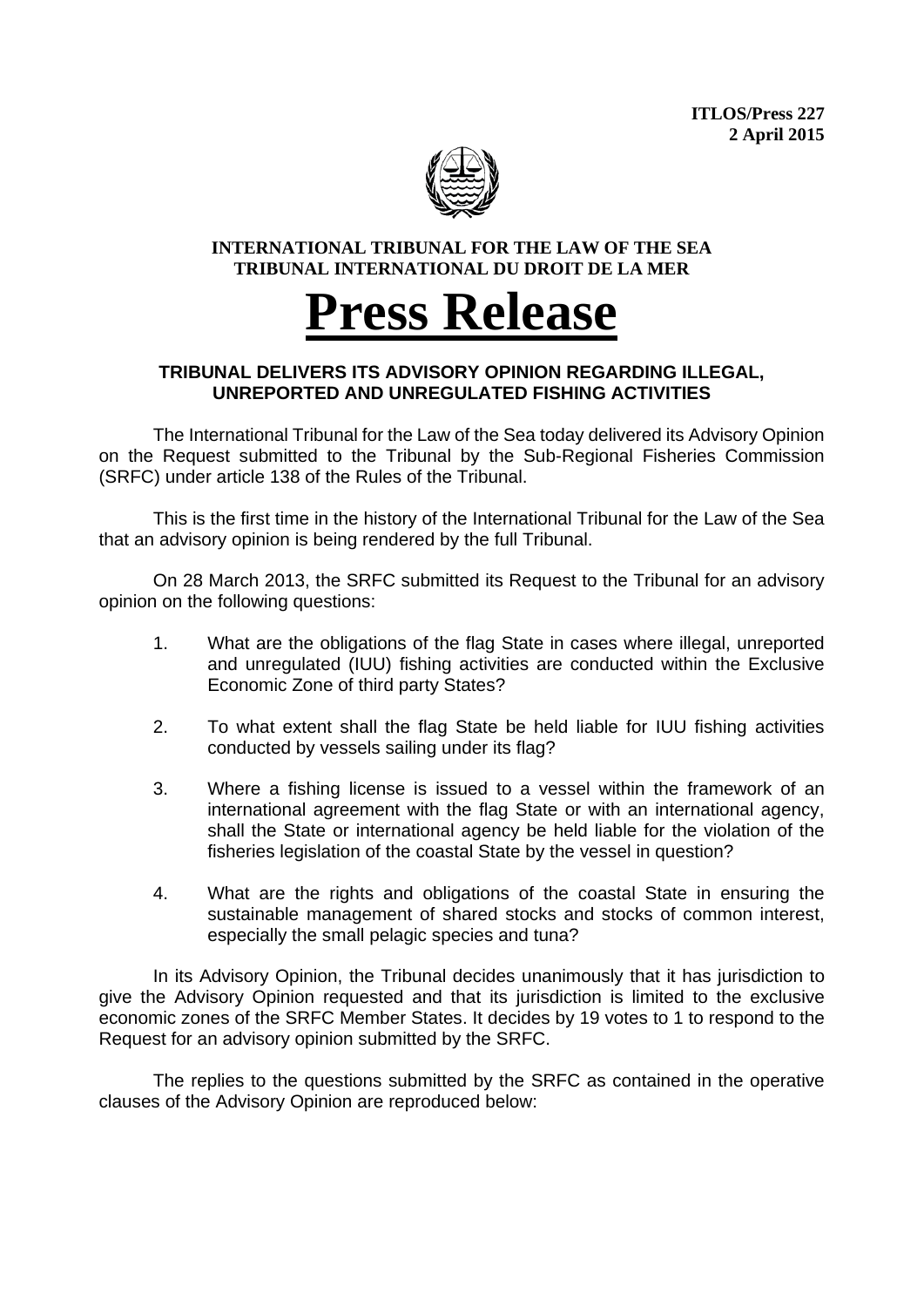#### THE TRIBUNAL,

…

## 3. Unanimously

#### *Replies* **to the first question as follows:**

The flag State has the obligation to take necessary measures, including those of enforcement, to ensure compliance by vessels flying its flag with the laws and regulations enacted by the SRFC Member States concerning marine living resources within their exclusive economic zones for purposes of conservation and management of these resources.

 The flag State is under an obligation, in light of the provisions of article 58, paragraph3, article 62, paragraph 4, and article 192 of the Convention, to take the necessary measures to ensure that vessels flying its flag are not engaged in IUU fishing activities as defined in the MCA Convention within the exclusive economic zones of the SRFC Member States.

 The flag State, in fulfilment of its obligation to effectively exercise jurisdiction and control in administrative matters under article 94 of the Convention, has the obligation to adopt the necessary administrative measures to ensure that fishing vessels flying its flag are not involved in activities in the exclusive economic zones of the SRFC Member States which undermine the flag State's responsibility under article 192 of the Convention for protecting and preserving the marine environment and conserving the marine living resources which are an integral element of the marine environment.

The foregoing obligations are obligations of "due diligence".

 The flag State and the SRFC Member States are under an obligation to cooperate in cases related to IUU fishing by vessels of the flag State in the exclusive economic zones of the SRFC Member States concerned.

 The flag State, in cases where it receives a report from an SRFC Member State alleging that a vessel or vessels flying its flag have been involved in IUU fishing within the exclusive economic zone of that SRFC Member State, has the obligation to investigate the matter and, if appropriate, take any action necessary to remedy the situation, and to inform the SRFC Member State of that action.

4. By 18 votes to 2

#### *Replies* **to the second question as follows:**

The liability of the flag State does not arise from a failure of vessels flying its flag to comply with the laws and regulations of the SRFC Member States concerning IUU fishing activities in their exclusive economic zones, as the violation of such laws and regulations by vessels is not *per se* attributable to the flag State.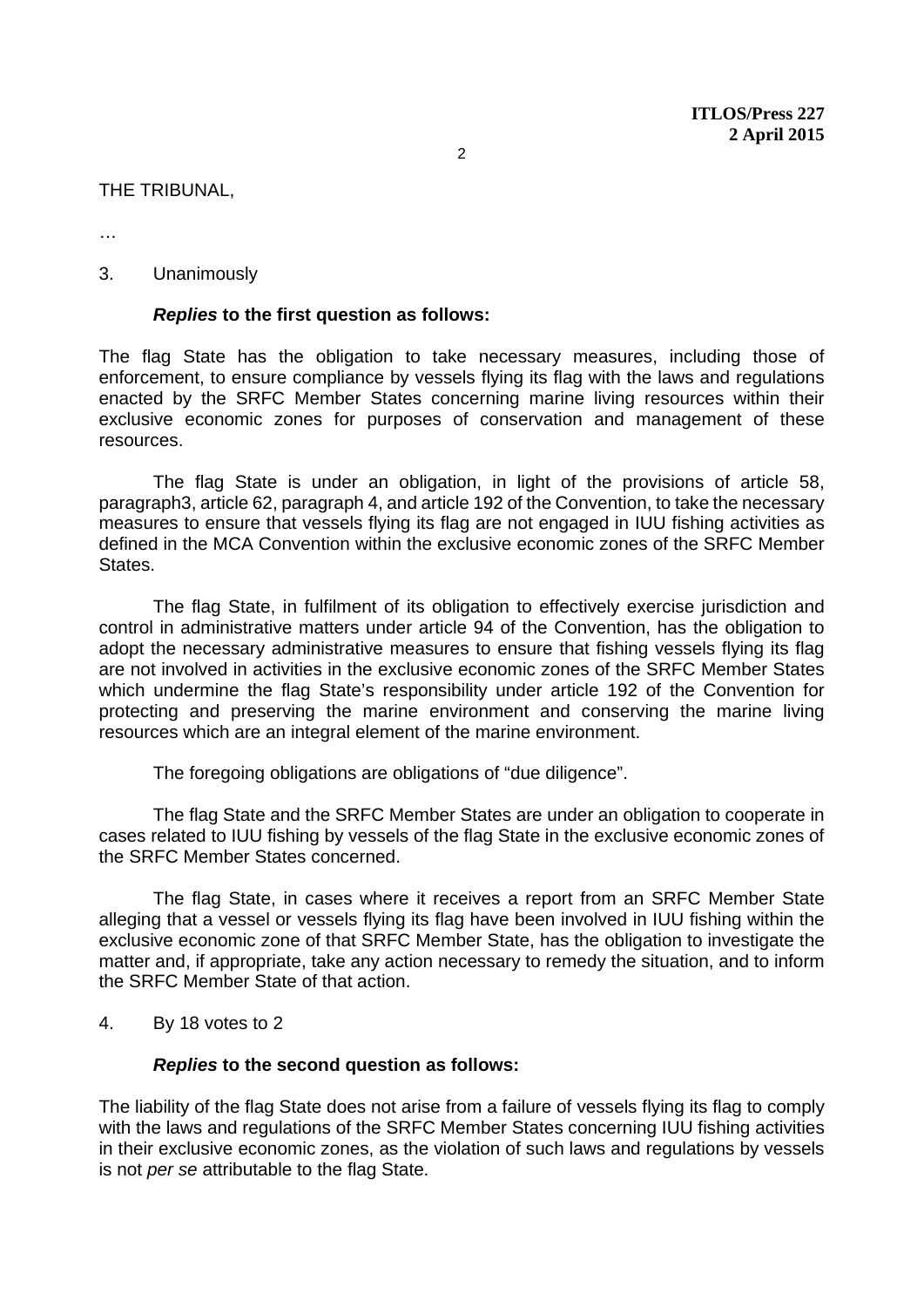The liability of the flag State arises from its failure to comply with its "due diligence" obligations concerning IUU fishing activities conducted by vessels flying its flag in the exclusive economic zones of the SRFC Member States.

The SRFC Member States may hold liable the flag State of a vessel conducting IUU fishing activities in their exclusive economic zones for a breach, attributable to the flag State, of its international obligations, referred to in the reply to the first question.

The flag State is not liable if it has taken all necessary and appropriate measures to meet its "due diligence" obligations to ensure that vessels flying its flag do not conduct IUU fishing activities in the exclusive economic zones of the SRFC Member States.

- FOR: *President* YANAI; *Vice-President* HOFFMANN; *Judges* NELSON, CHANDRASEKHARA RAO, AKL, WOLFRUM, NDIAYE, JESUS, PAWLAK, TÜRK, KATEKA, GAO, BOUGUETAIA, GOLITSYN, PAIK, KELLY, ATTARD, KULYK ;
- AGAINST: *Judges* COT, LUCKY.
- 5. Unanimously

## *Replies* **to the third question as follows:**

The question only relates to those international organizations, referred to in articles 305, paragraph 1(f), and 306 of the Convention, and Annex IX to the Convention, to which their member States, which are parties to the Convention, have transferred competence over matters governed by it; in the present case the matter in question is fisheries. At present, the only such international organization is the European Union to which the member States, which are parties to the Convention, have transferred competence with regard to "the conservation and management of sea fishing resources".

In cases where an international organization, in the exercise of its exclusive competence in fisheries matters, concludes a fisheries access agreement with an SRFC Member State, which provides for access by vessels flying the flag of its member States to fish in the exclusive economic zone of that State, the obligations of the flag State become the obligations of the international organization. The international organization, as the only contracting party to the fisheries access agreement with the SRFC Member State, must therefore ensure that vessels flying the flag of a member State comply with the fisheries laws and regulations of the SRFC Member State and do not conduct IUU fishing activities within the exclusive economic zone of that State.

Accordingly, only the international organization may be held liable for any breach of its obligations arising from the fisheries access agreement, and not its member States. Therefore, if the international organization does not meet its "due diligence" obligations, the SFRC Member States may hold the international organization liable for the violation of their fisheries laws and regulations by a vessel flying the flag of a member State of that organization and fishing in the exclusive economic zones of the SRFC Member States within the framework of a fisheries access agreement between that organization and such Member States.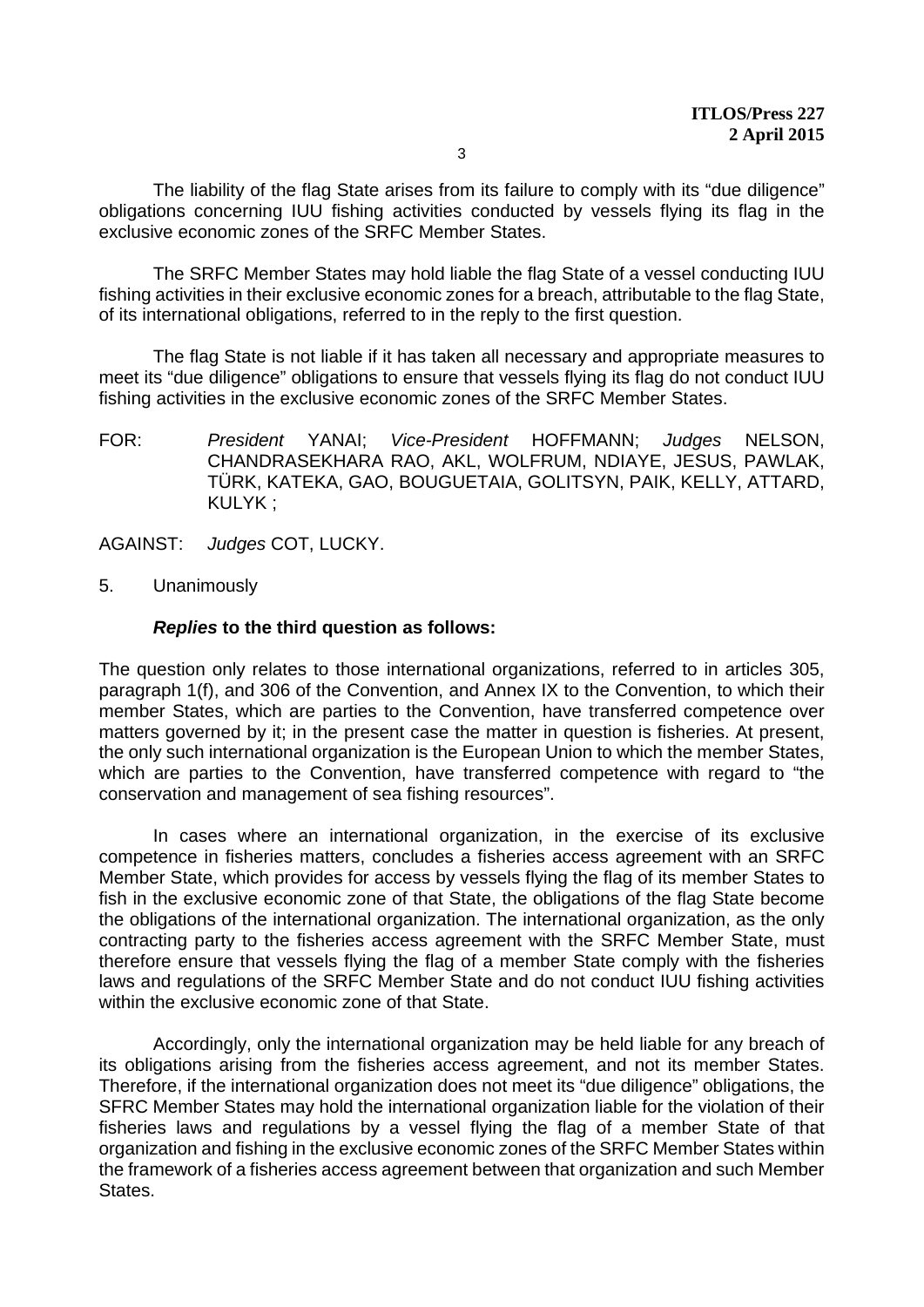The SRFC Member States may, pursuant to article 6, paragraph 2, of Annex IX to the Convention, request an international organization or its member States which are parties to the Convention for information as to who has responsibility in respect of any specific matter. The organization and the member States concerned must provide this information. Failure to do so within a reasonable time or the provision of contradictory information results in joint and several liability of the international organization and the member States concerned.

6. By 19 votes to 1

# *Replies* **to the fourth question as follows:**

In the case of stocks referred to in article 63, paragraph 1, of the Convention, the SRFC Member States have the right to seek to agree, either directly or through appropriate subregional or regional organizations, with other SRFC Member States in whose exclusive economic zones these stocks occur upon the measures necessary to coordinate and ensure the conservation and development of such stocks.

 Under the Convention, the SRFC Member States have the obligation to ensure the sustainable management of shared stocks while these stocks occur in their exclusive economic zones; this includes the following:

- (i) the obligation to cooperate, as appropriate, with the competent international organizations, whether subregional, regional or global, to ensure through proper conservation and management measures that the maintenance of the shared stocks in the exclusive economic zone is not endangered by over-exploitation (see article 61, paragraph 2, of the Convention);
- (ii) in relation to the same stock or stocks of associated species which occur within the exclusive economic zones of two or more SRFC Member States, the obligation to "seek ... to agree upon the measures necessary to coordinate and ensure the conservation and development of such stocks" (article 63, paragraph 1, of the Convention);
- (iii) in relation to tuna species, the obligation to cooperate directly or through the SRFC with a view to ensuring conservation and promoting the objective of optimum utilization of such species in their exclusive economic zones (see article 64, paragraph 1, of the Convention). The measures taken pursuant to such obligation should be consistent and compatible with those taken by the appropriate regional organization, namely the International Commission for the Conservation of Atlantic Tunas, throughout the region, both within and beyond the exclusive economic zones of the SRFC Member States.

To comply with these obligations, the SRFC Member States, pursuant to the Convention, specifically articles 61 and 62, must ensure that:

(i) the maintenance of shared stocks, through conservation and management measures, is not endangered by over-exploitation;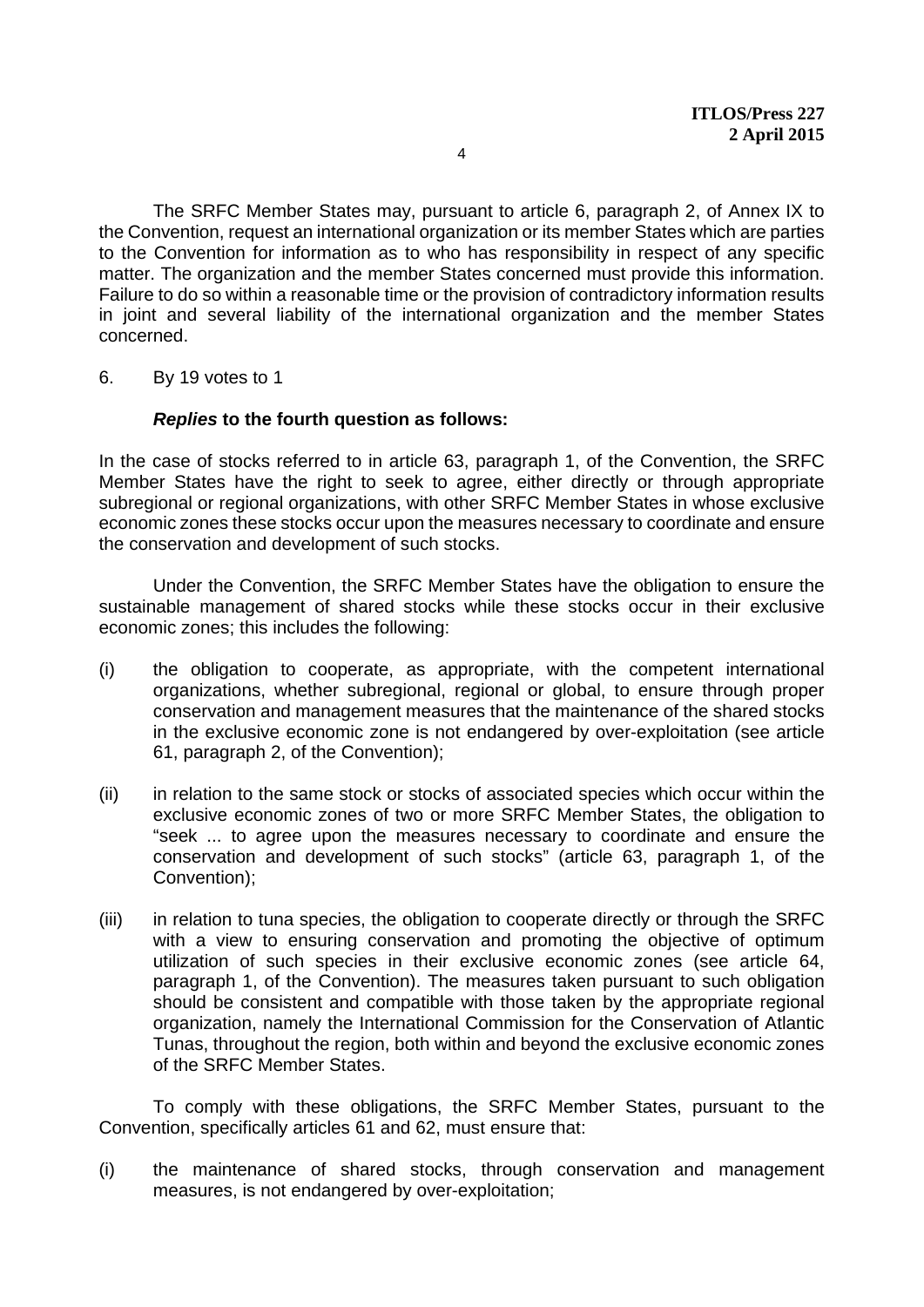- (ii) conservation and management measures are based on the best scientific evidence available to the SRFC Member States and, when such evidence is insufficient, they must apply the precautionary approach, pursuant to article 2, paragraph 2, of the MCA Convention;
- (iii) conservation and management measures are designed to maintain or restore stocks at levels which can produce the maximum sustainable yield, as qualified by relevant environmental and economic factors, including the economic needs of coastal fishing communities and the special needs of the SRFC Member States, taking into account fishing patterns, the interdependence of stocks and any generally recommended international minimum standards, whether subregional, regional or global.

Such measures shall:

- (i) take into consideration the effects on species associated with or dependent upon harvested species with a view to maintaining or restoring populations of such associated or dependent species above levels at which their reproduction may become seriously threatened;
- (ii) provide for exchange on a regular basis through competent international organizations, of available scientific information, catch and fishing efforts statistics, and other data relevant to the conservation of shared stocks.

 The obligation to "seek to agree …" under articles 63, paragraph 1, and the obligation to cooperate under article 64, paragraph 1, of the Convention are "due diligence" obligations which require the States concerned to consult with one another in good faith, pursuant to article 300 of the Convention. The consultations should be meaningful in the sense that substantial effort should be made by all States concerned, with a view to adopting effective measures necessary to coordinate and ensure the conservation and development of shared stocks.

The conservation and development of shared stocks in the exclusive economic zone of an SRFC Member State require from that State effective measures aimed at preventing over-exploitation of such stocks that could undermine their sustainable exploitation and the interests of neighbouring Member States.

In light of the foregoing, the SRFC Member States fishing in their exclusive economic zones for shared stocks which also occur in the exclusive economic zones of other Member States must consult each other when setting up management measures for those shared stocks to coordinate and ensure the conservation and development of such stocks. Such management measures are also required in respect of fishing for those stocks by vessels flying the flag of non-Member States.

 Cooperation between the States concerned on issues pertaining to the conservation and management of shared fisheries resources, as well as the promotion of the optimum utilization of those resources, is a well-established principle in the Convention. This principle is reflected in several articles of the Convention, namely articles 61, 63 and 64.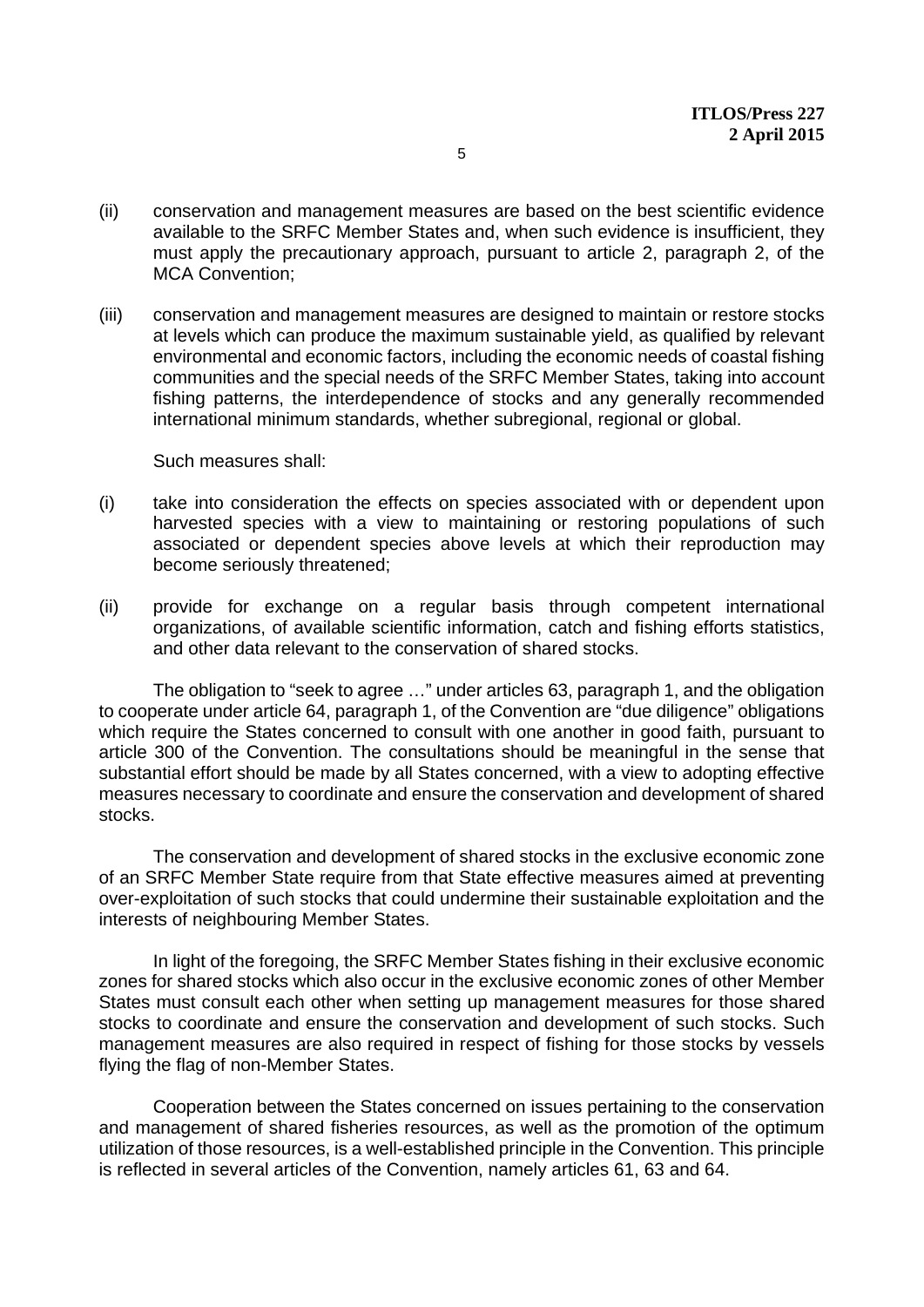Fisheries conservation and management measures, to be effective, should concern the whole stock unit over its entire area of distribution or migration routes. Fish stocks, in particular the stocks of small pelagic species and tuna, shared by the SRFC Member States in their exclusive economic zones are also shared by several other States bordering the Atlantic Ocean. The Tribunal, however, has limited its examination and conclusions to the shared stocks in the exclusive economic zones of the SRFC Member States, constrained as it is by the limited scope of its jurisdiction in the present case.

 In exercising their rights and performing their duties under the Convention in their respective exclusive economic zones, the SRFC Member States and other States Parties to the Convention must have due regard to the rights and duties of one another. This flows from articles 56, paragraph 2, and 58, paragraph 3, of the Convention and from the States Parties' obligation to protect and preserve the marine environment, a fundamental principle underlined in articles 192 and 193 of the Convention and referred to in the fourth paragraph of its preamble. Living resources and marine life are part of the marine environment and, as stated in the *Southern Bluefin Tuna Cases,* "the conservation of the living resources of the sea is an element in the protection and preservation of the marine environment".

 Although, in the present case, the jurisdiction of the Tribunal is limited to the area of application of the MCA Convention, in the case of fish stocks that occur both within the exclusive economic zones of the SRFC Member States and in an area beyond and adjacent to these zones, these States and the States fishing for such stocks in the adjacent area are required, under article 63, paragraph 2, of the Convention, to seek to agree upon the measures necessary for the conservation of those stocks in the adjacent area.

 With respect to tuna species, the SRFC Member States have the right, under article 64, paragraph 1, of the Convention, to require cooperation from non-member States whose nationals fish for tuna in the region, "directly or through appropriate international organizations with a view to ensuring conservation and promoting the objective of optimum utilization of such species".

FOR: *President* YANAI; *Vice-President* HOFFMANN; *Judges* NELSON, CHANDRASEKHARA RAO, AKL, WOLFRUM, JESUS, COT, LUCKY, PAWLAK, TÜRK, KATEKA, GAO, BOUGUETAIA, GOLITSYN, PAIK, KELLY, ATTARD, KULYK ;

AGAINST: *Judge* NDIAYE.

\*\*\*

 Judges Wolfrum and Cot append declarations to the Advisory Opinion and Judges Ndiaye, Lucky and Paik append separate opinions to the Advisory Opinion.

The text of the Advisory Opinion and a recorded webcast of the public sitting are available on the website of the Tribunal.

> Note: The press releases of the Tribunal do not constitute official documents and are issued for information purposes only.